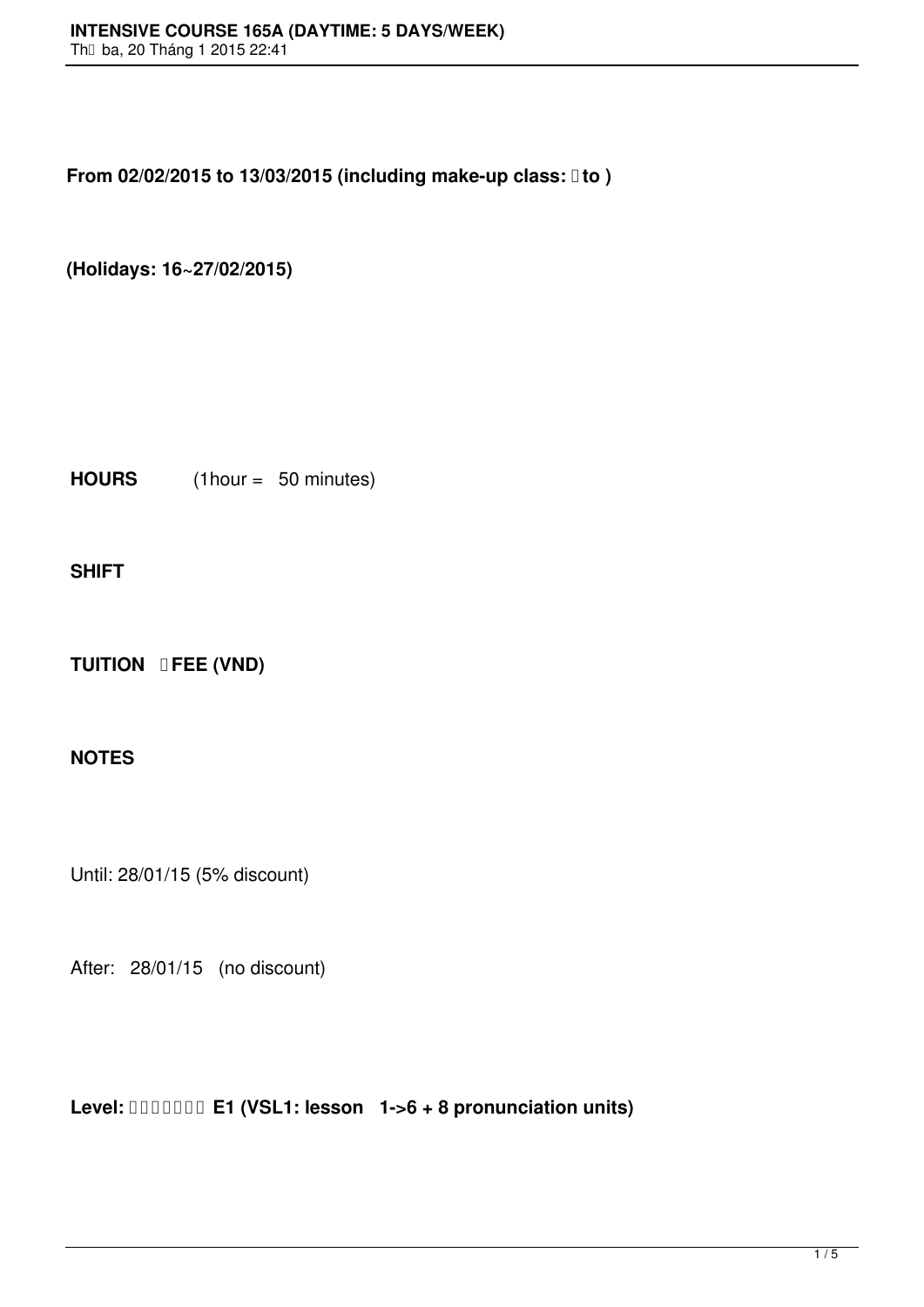80.0

08:00 AM - 11:50 AM

5,320,000

5,600,000

80.0

01:10 PM - 04:40 PM

5,320,000

5,600,000

**Level: E2 (VSL1: lesson 7->12 + pronunciation unit 9)**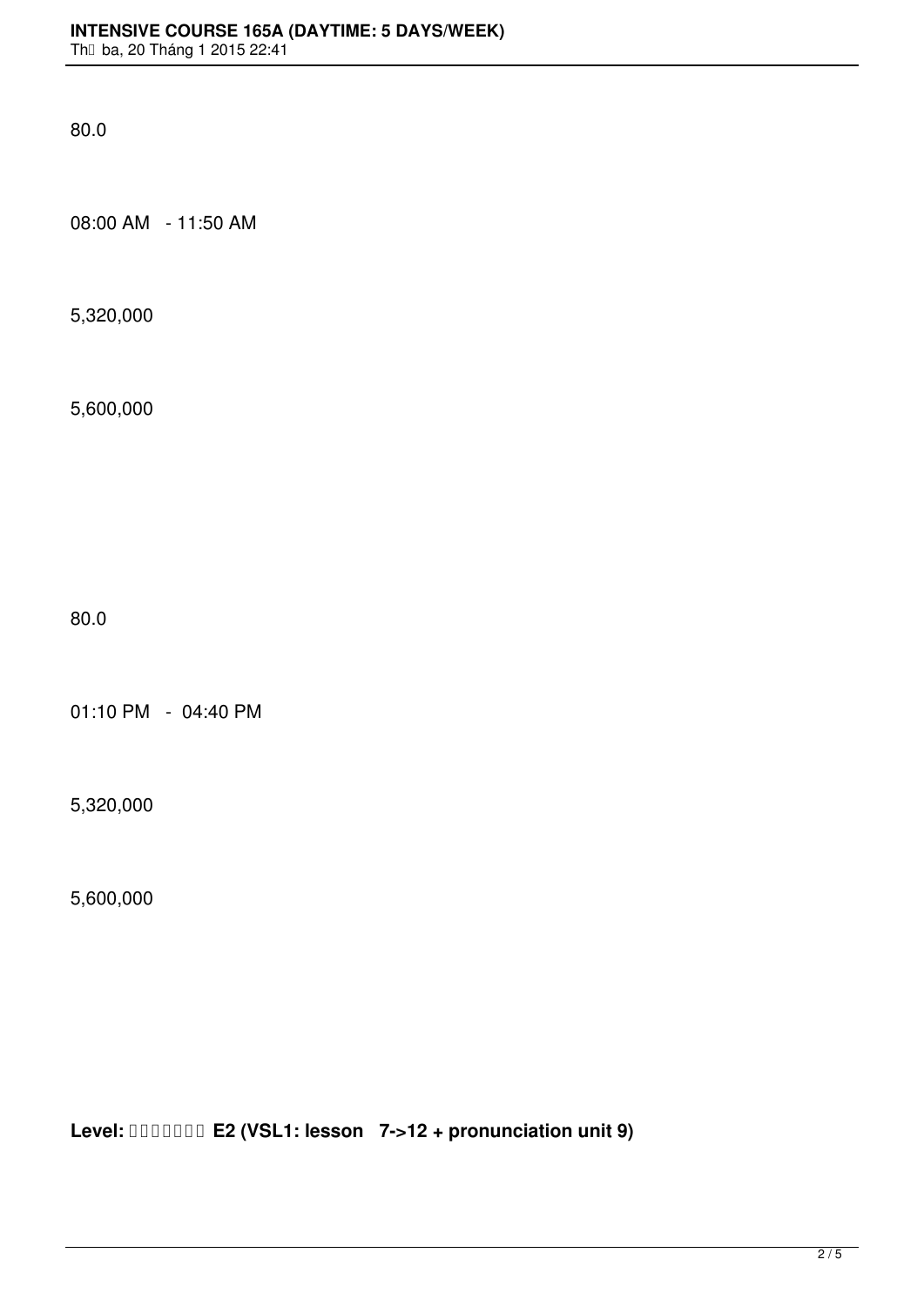80.0

01:10 PM - 04:40 PM

5,320,000

5,600,000

**Level: E3 (VSL2: lesson 1->6)**

80.0

08:00 AM - 11:50 AM

5,320,000

5,600,000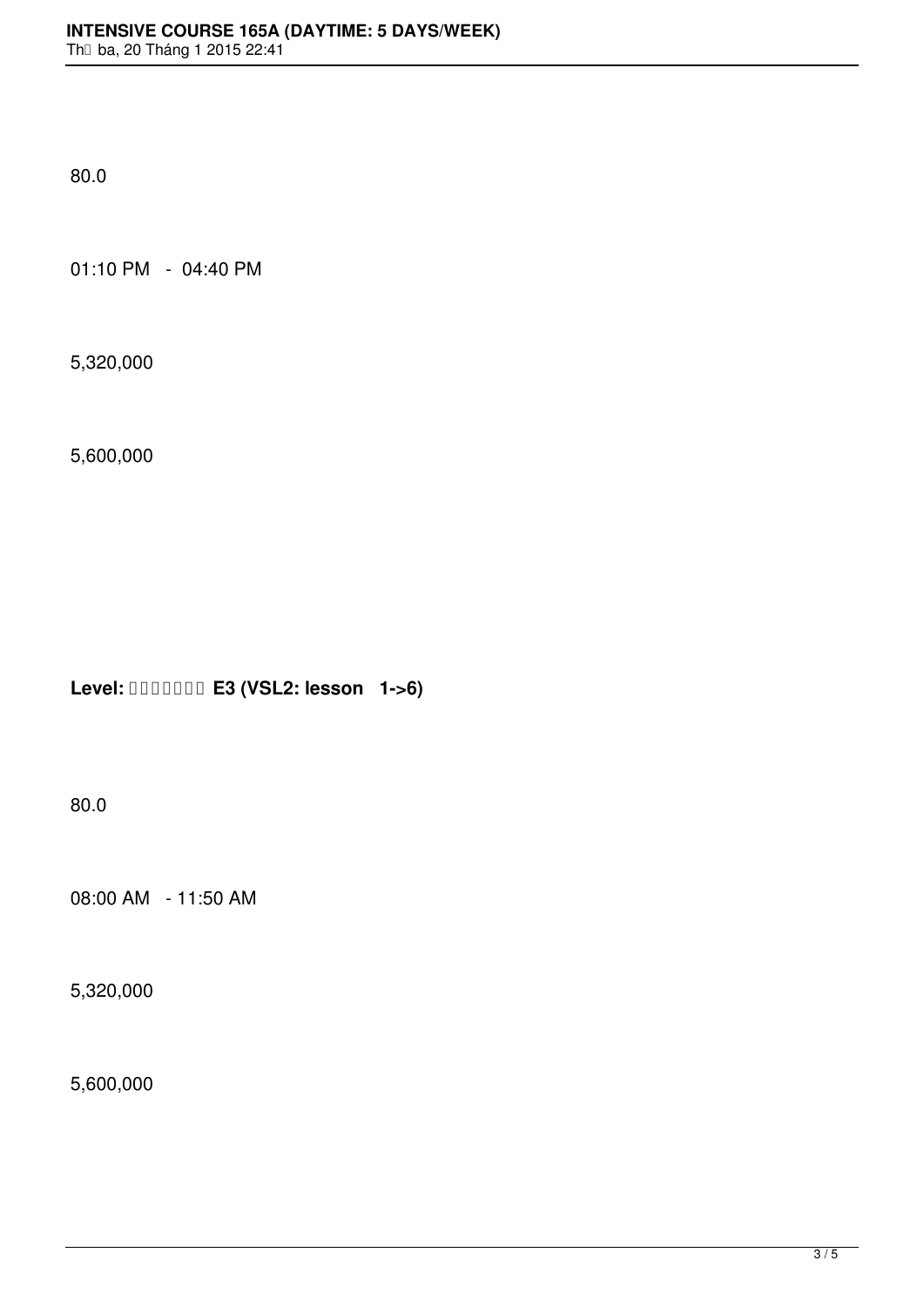## **Level: E4 (VSL 2: lesson 7 ->12)**

80.0

08:00 AM - 11:50 AM

5,320,000

5,600,000

**Level: I1 (VSL3: lesson 1->5)**

80.0

08:00 AM - 11:50 AM

6,080,000